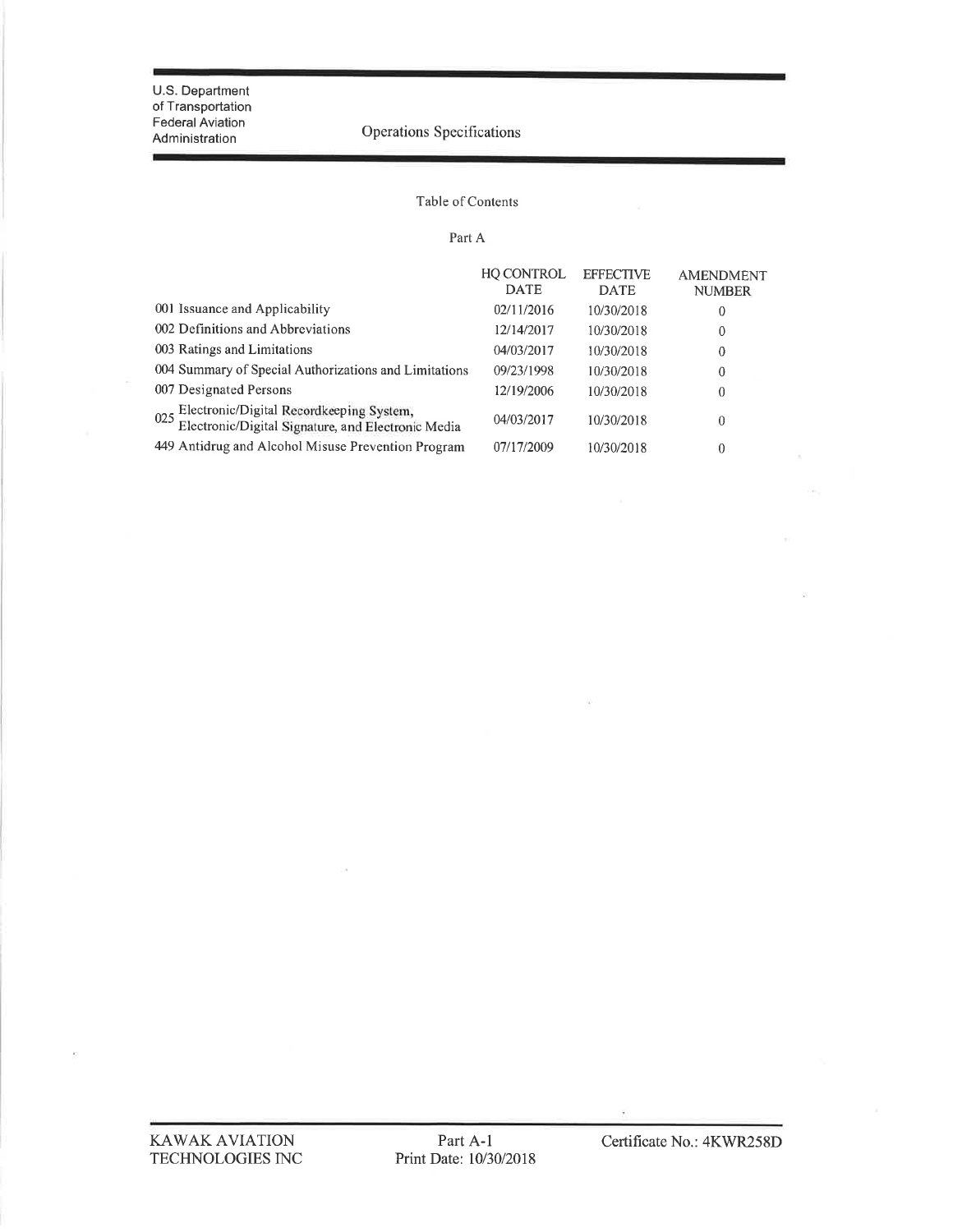U.S. Department of Transportation Federal Aviation

Administration Operations Speci fìcations

### A001 . Issuance and Applicability HQ Control: 02/11/2016

HQ Revision: 05e

a. These operations specifications are issued to KAWAK AVIATION TECHNOLOGIES INC, a Repair Station located in the United States, pursuant to 14 CFR Part 145, \$ 145.53. The repair station certiftcate holder shall conduct operations in accordance with 14 CFR Part 145 and these operations specifications.

The certificate holder's address:

Fixed Location: 20690 Carmen Loop, STE 102 Bend, Oregon 97702

b. The holder of these operations speciftcations is the holder of certificate number 4KWR258D and shall hereafter be refened to as the "certificate holder".

c. These operations specifications are issued as part of this repair station certificate and are in effect as of the date approval is effective. This certificate and these operations specifications shall remain in effect until the certificate for a repair station that is located in the United States is surrendered, suspended, or revoked.

d. U.S./EU Aviation Safety Agreement Repair Station/Maintenance Organization Approvals not authorized.

e. The certificate holder is authorized to use only the business name which appears on the certificate to conduct the operations described in subparagraph a.

Delegated authorities: None

None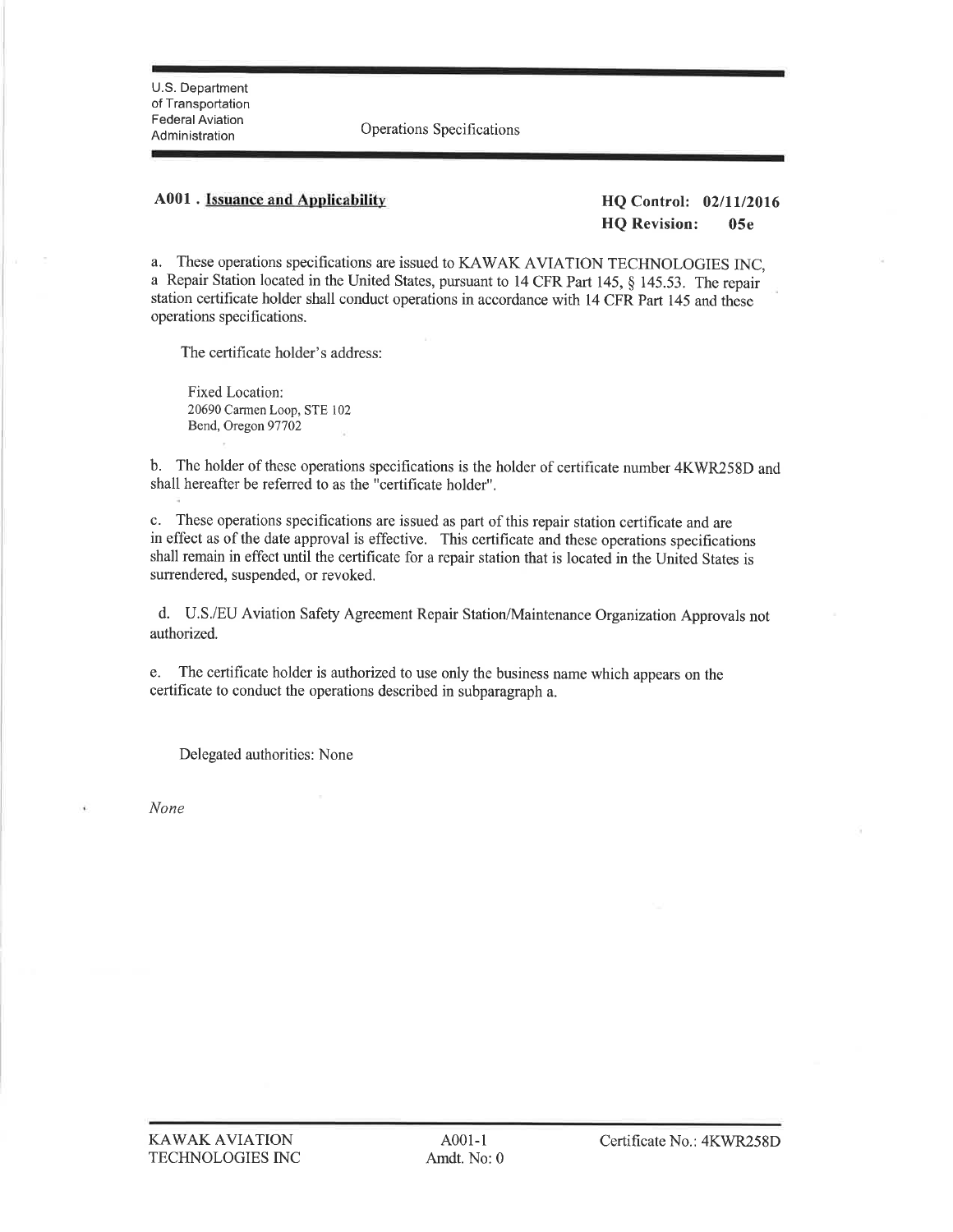U.S. Department of Transportation Federal Aviation

Operations Specifications

- 1. The Certificate Holder applies for the Operations in this paragraph.
- 2. These operations Specifications are approved by direction of the Administrator



Digitally signed by Keith Ruconich, Principal Maintenance Inspector (NM09)<br>[1] SUPPORT INFO: Initial Certification<br>[2] EFFECTIVE DATE: 10/30/2018, [3] AMENDMENT #: 0<br>DATE: 2018.10.31 10:16:51 -05:00 [1] SUPPORT INFO: Initial Certification [2] EFFECTIVE DATE: 1013012018, [3] AMENDMENT #: <sup>0</sup> DATE: 2018.10.31 l0:16:51 -05:00

3. I hereby accept and receive the Operations Specifications in this paragraph.

 $f$ 1 Nov 2 $\varphi$  18

Timmerman, Joel, FAA Accountable Manager, 145 Date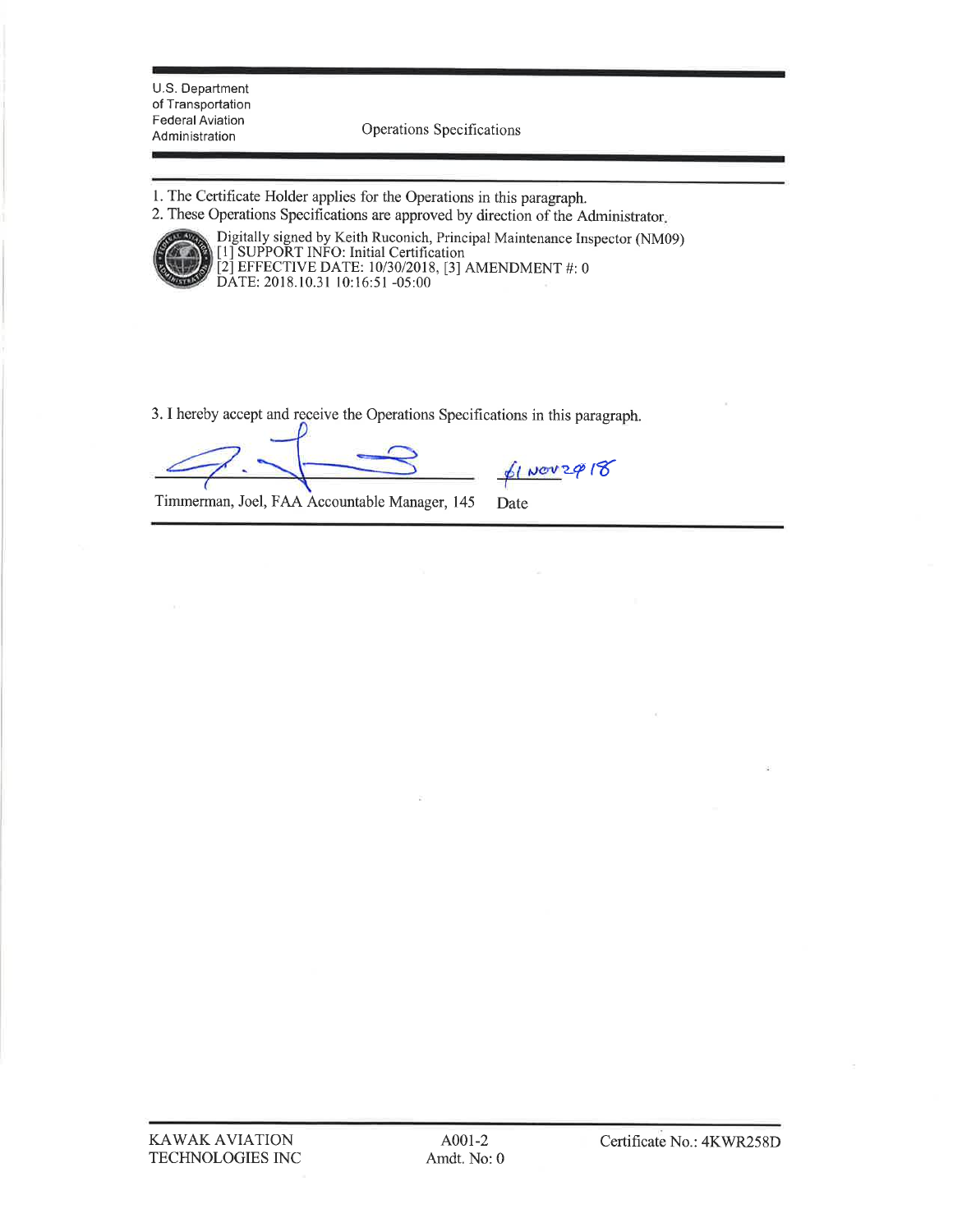## A002 . Definitions and Abbreviations And Abbreviations HQ Control: 12/14/2017

# HQ Revision: 05d

Unless otherwise defined in these operations specifications, all words, phrases, definitions, and abbreviations have identical meanings to those used in 14 CFR and 49 U.S.C., as cited in Public Law 103-272, as amended. Additionally, the defrnitions listed below are applicable to operations conducted in accordance with these operations specifications.

| <b>BASA</b>                               | The Bilateral Aviation Safety Agreement (BASA) is an executive<br>agreement concluded between the United States and a foreign country<br>for the purpose of promoting aviation safety; also known as an<br>Agreement for the Promotion of Aviation Safety.                                                              |
|-------------------------------------------|-------------------------------------------------------------------------------------------------------------------------------------------------------------------------------------------------------------------------------------------------------------------------------------------------------------------------|
| <b>Certificate Holder</b>                 | In these operations specifications, the term "certificate holder" means<br>the holder of the repair station certificate described in these operations<br>specifications in Part A paragraph A001 and any of its officers,<br>employees, or agents used in the conduct of operations under this<br>certificate.          |
| <b>CAAS</b>                               | Civil Aviation Authority of Singapore                                                                                                                                                                                                                                                                                   |
| <b>CFR</b>                                | Code of Federal Regulations                                                                                                                                                                                                                                                                                             |
| <b>Class Rating</b>                       | As used with respect to the certification, ratings, privileges of<br>airframes, powerplants, propellers, radios, instruments, and<br>accessories within a category having similar operating characteristics.                                                                                                            |
| <b>EASA</b>                               | European Aviation Safety Agency                                                                                                                                                                                                                                                                                         |
| <b>EASA Accountable</b><br><b>Manager</b> | The manager who has corporate authority for ensuring that all<br>maintenance required by the customer can be financed and carried out<br>to the standard required by the EASA full-member Authority.                                                                                                                    |
| EU                                        | European Union                                                                                                                                                                                                                                                                                                          |
| <b>Exemption</b>                          | An authorization that permits an alternate means of compliance with a<br>specific CFR. The exemption must meet the procedural requirements<br>of 14 CFR Part 11.                                                                                                                                                        |
| <b>FOCA</b>                               | Federal Office of Civil Aviation                                                                                                                                                                                                                                                                                        |
| <b>FAA Accountable</b><br><b>Manager</b>  | A person designated by the certificated repair station who is<br>responsible for and has authority over all repair station operations that<br>are conducted under 14 CFR Part 145, including ensuring that the<br>repair station's personnel follow the regulations and serving as the<br>primary contact with the FAA. |

ł,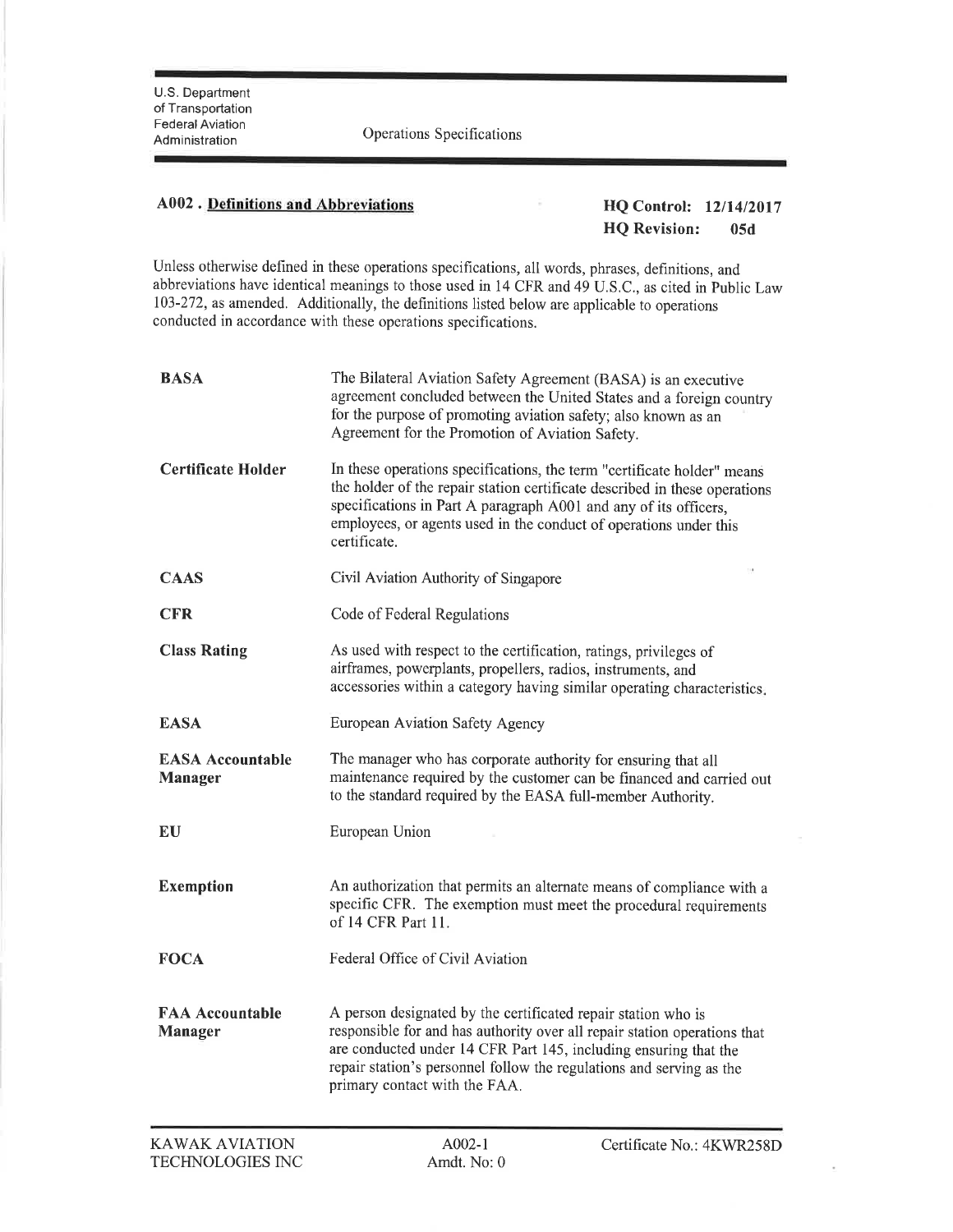| U.S. Department<br>of Transportation<br><b>Federal Aviation</b><br>Administration | Operations Specifications                                                                                                                                                                                                                                                                                                                                                                                                                                                                                                                                                                                |
|-----------------------------------------------------------------------------------|----------------------------------------------------------------------------------------------------------------------------------------------------------------------------------------------------------------------------------------------------------------------------------------------------------------------------------------------------------------------------------------------------------------------------------------------------------------------------------------------------------------------------------------------------------------------------------------------------------|
| Geographic<br><b>Authorization</b>                                                | Authorization provided to a repair station located outside the United<br>States to perform maintenance support under contract for a U.S. air<br>carrier (or an operator of U.S.- registered aircraft under 14 CFR<br>Part 129) at a location other than the repair station's main facility. A<br>geographic authorization is issued by the FAA to respond to a U.S. air<br>carrier's or Part 129 foreign operator's need for maintenance at a<br>station where the frequency and scope of that maintenance does not<br>warrant permanently staffing and equipping the station for its<br>accomplishment. |
| <b>Limited Rating</b>                                                             | A rating issued to repair stations for the performance of maintenance<br>on particular makes and models of airframes, powerplants, propellers,<br>radios, instruments, accessories, and/or parts.                                                                                                                                                                                                                                                                                                                                                                                                        |
| <b>Limited Ratings -</b><br><b>Specialized Services</b>                           | Rating issued for a special maintenance function when the function is<br>performed in accordance with a specification approved by the<br>Administrator.                                                                                                                                                                                                                                                                                                                                                                                                                                                  |
| <b>Line Maintenance</b>                                                           | Any unscheduled maintenance resulting from unforeseen events, or<br>scheduled checks where certain servicing and/or inspections do not<br>require specialized training, equipment, or facilities.                                                                                                                                                                                                                                                                                                                                                                                                        |
| <b>MAG</b>                                                                        | The Maintenance Annex Guidance (MAG) defines the process that<br>the FAA and EASA undertake in the inspection, findings of<br>compliance certification, and monitoring of repair stations, as well as<br>their joint cooperation in quality assurance and standardization activities<br>in support of the EASA Agreement, Annex 2, Maintenance. The term<br>Maintenance Agreement Guidance (MAG) defines the processes and<br>activities applicable to a specific country under an MIP, and is not<br>associated with the EASA Agreement.                                                                |
| Maintenance                                                                       | The inspection, overhaul, repair, preservation, and replacement of<br>parts, but excludes preventive maintenance.                                                                                                                                                                                                                                                                                                                                                                                                                                                                                        |
| <b>U.S./EU Aviation</b><br><b>Safety Agreement,</b><br>Annex 2,<br>Maintenance    | Annex 2 covers the reciprocal acceptance of findings of compliance,<br>approvals, documentation and technical assistance regarding approvals<br>and the monitoring of repair stations/maintenance organizations.                                                                                                                                                                                                                                                                                                                                                                                         |
| <b>MIP</b>                                                                        | Maintenance Implementation Procedures (MIP) are procedures for<br>implementing the provisions of a BASA that apply to maintenance<br>performed under 14 CFR Part 145, Section 145.53(b).                                                                                                                                                                                                                                                                                                                                                                                                                 |
| <b>MOE</b>                                                                        | A maintenance organization exposition (MOE) pertains to procedural<br>manuals used by maintenance organizations certificated by a foreign<br>country. The MOE along with the FAA Supplement, sets forth the<br>structure and procedures of the repair station to meet the requirements<br>of 14 CFR Part 145 under a MIP.                                                                                                                                                                                                                                                                                |

 $\mathbb{R}^{\bullet}$ 

 $\mathcal{A}$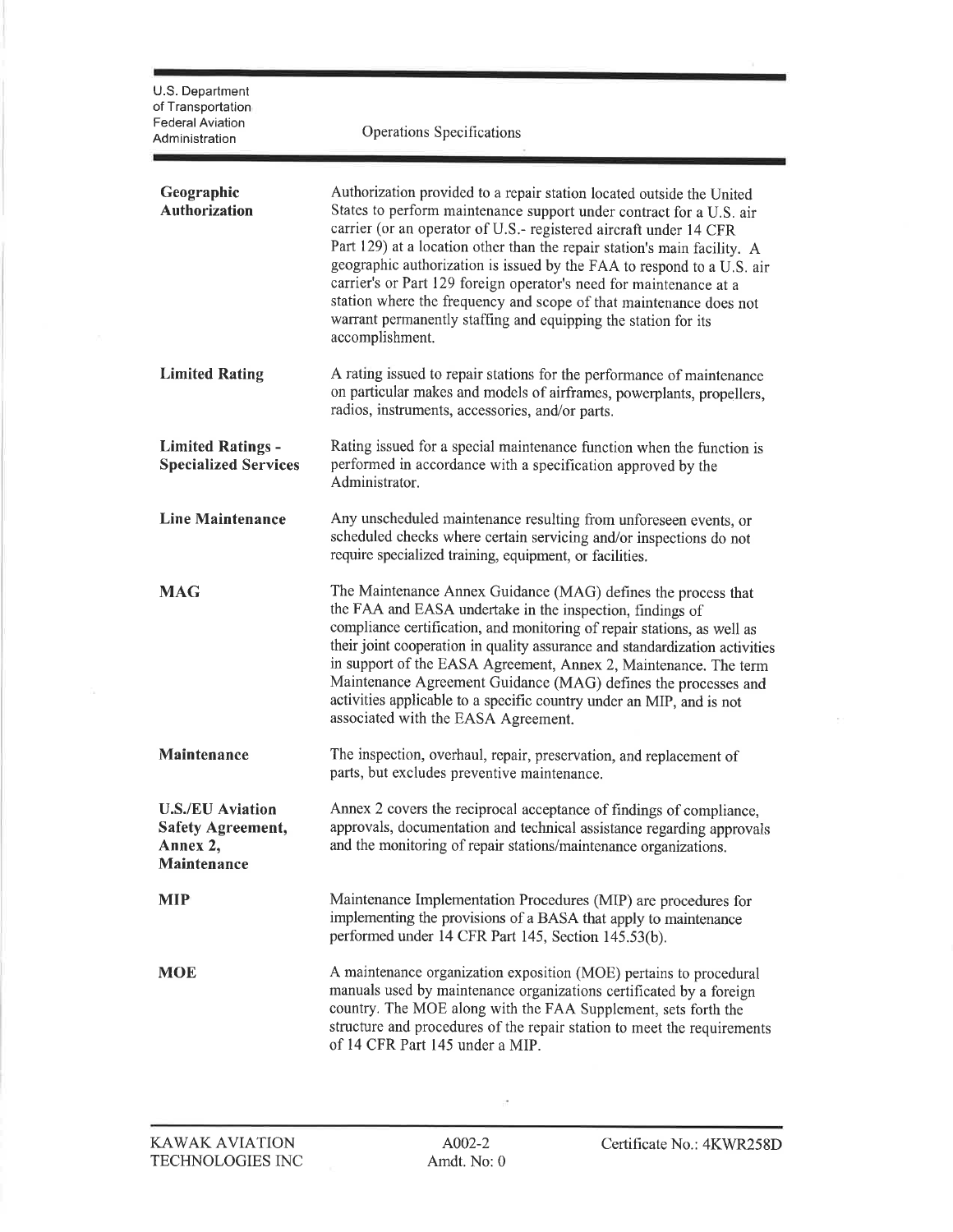| U.S. Department<br>of Transportation<br><b>Federal Aviation</b><br>Administration | Operations Specifications                                                |  |
|-----------------------------------------------------------------------------------|--------------------------------------------------------------------------|--|
| <b>Preventive</b><br><b>Maintenance</b>                                           | As defined in 14 CFR part 1 and part 43 appendix A,<br>subparagraph (c). |  |
| <b>QCM</b>                                                                        | <b>Quality Control Manual</b>                                            |  |
| <b>Repair Station located</b><br>in the United States                             | A FAA certificated repair station located in the United States.          |  |
| <b>Repair Station located</b><br>outside the United<br><b>States</b>              | A FAA certificated repair station located outside of the United States.  |  |
| <b>RSM</b>                                                                        | Repair Station Manual                                                    |  |

#### None

1. The Certificate Holder applies for the Operations in this paragraph.

2. These Operations Specifications are approved by direction of the Administrator.



Digitally signed by Keith Ruconich, Principal Maintenance Inspector (NM09)<br>[1] SUPPORT INFO: Initial Certification<br>[2] EFFECTIVE DATE: 10/30/2018, [3] AMENDMENT #: 0<br>DATE: 2018.10.30 09:29:57 -05:00

3. I hereby accept and receive the Operations Specifications in this paragraph.

 $Q'$ NOV2Q18

Timmerman, Joel, FAA Accountable Manager, 145 Date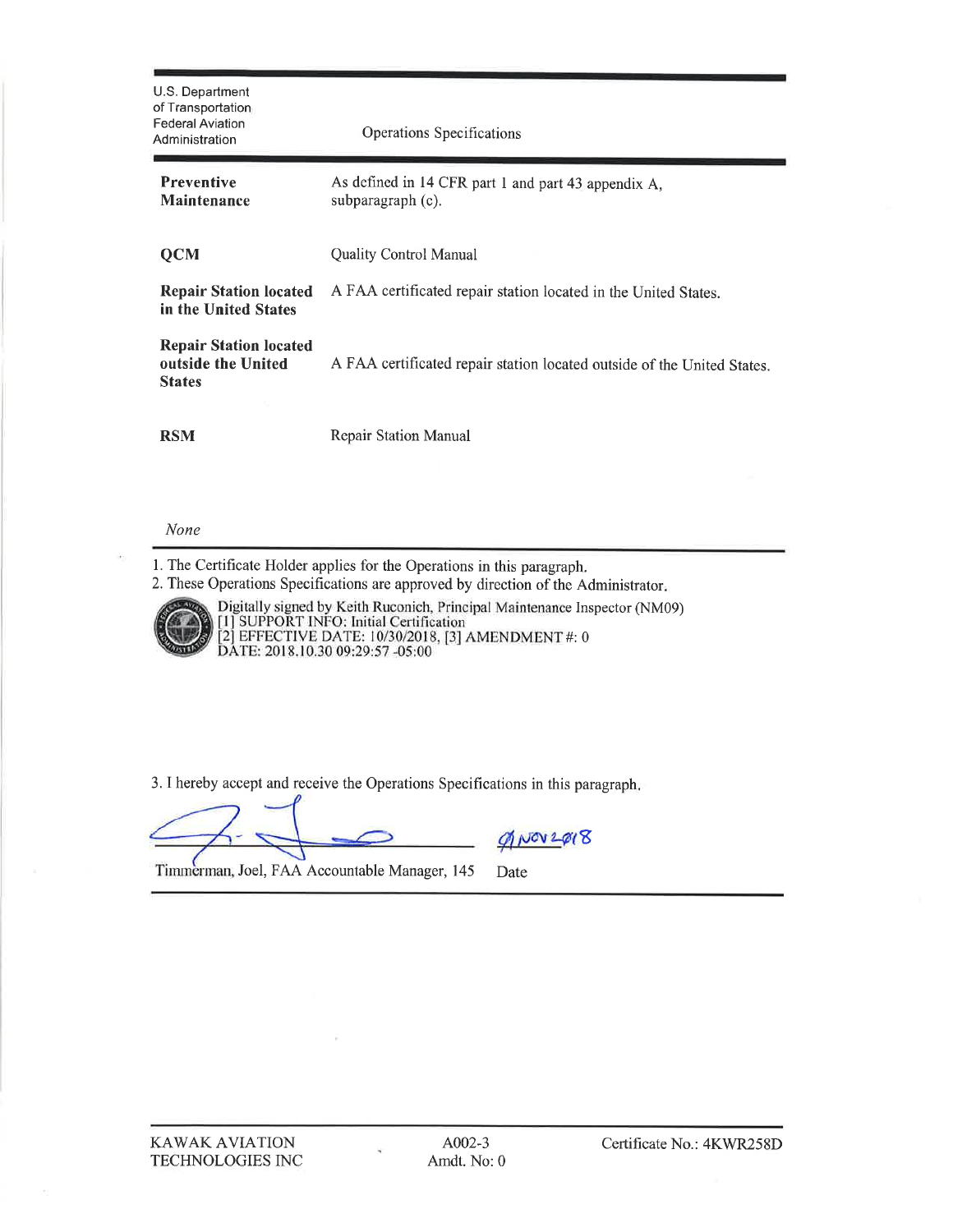### **A003** . Ratings and Limitations

HQ Control: 04/03/2017 **HQ Revision:**  $01a$ 

The certificate holder is authorized the following Ratings and/or Limitations:

#### **Class Ratings**

None authorized

#### **Limited Ratings**

| Rating | <b>Manufacturer</b> | <b>Make/Model</b>                                                                            | <b>Limitations</b> |
|--------|---------------------|----------------------------------------------------------------------------------------------|--------------------|
|        |                     | Accessories From the Capability List, as amended. From the Capability List, as amended. None |                    |

#### **Limited Ratings - Specialized Services**

**Rating** 

**Specifications** 

**Limitations** 

None Authorized

None

1. The Certificate Holder applies for the Operations in this paragraph.

2. These Operations Specifications are approved by direction of the Administrator.



Digitally signed by Keith Ruconich, Principal Maintenance Inspector (NM09)<br>[1] SUPPORT INFO: Initial Certification<br>[2] EFFECTIVE DATE: 10/30/2018, [3] AMENDMENT #: 0<br>DATE: 2018.10.30 09:30:00 -05:00

3. I hereby accept and receive the Operations Specifications in this paragraph.

QINOV 2019

Timmerman, Joel, FAA Accountable Manager, 145 Date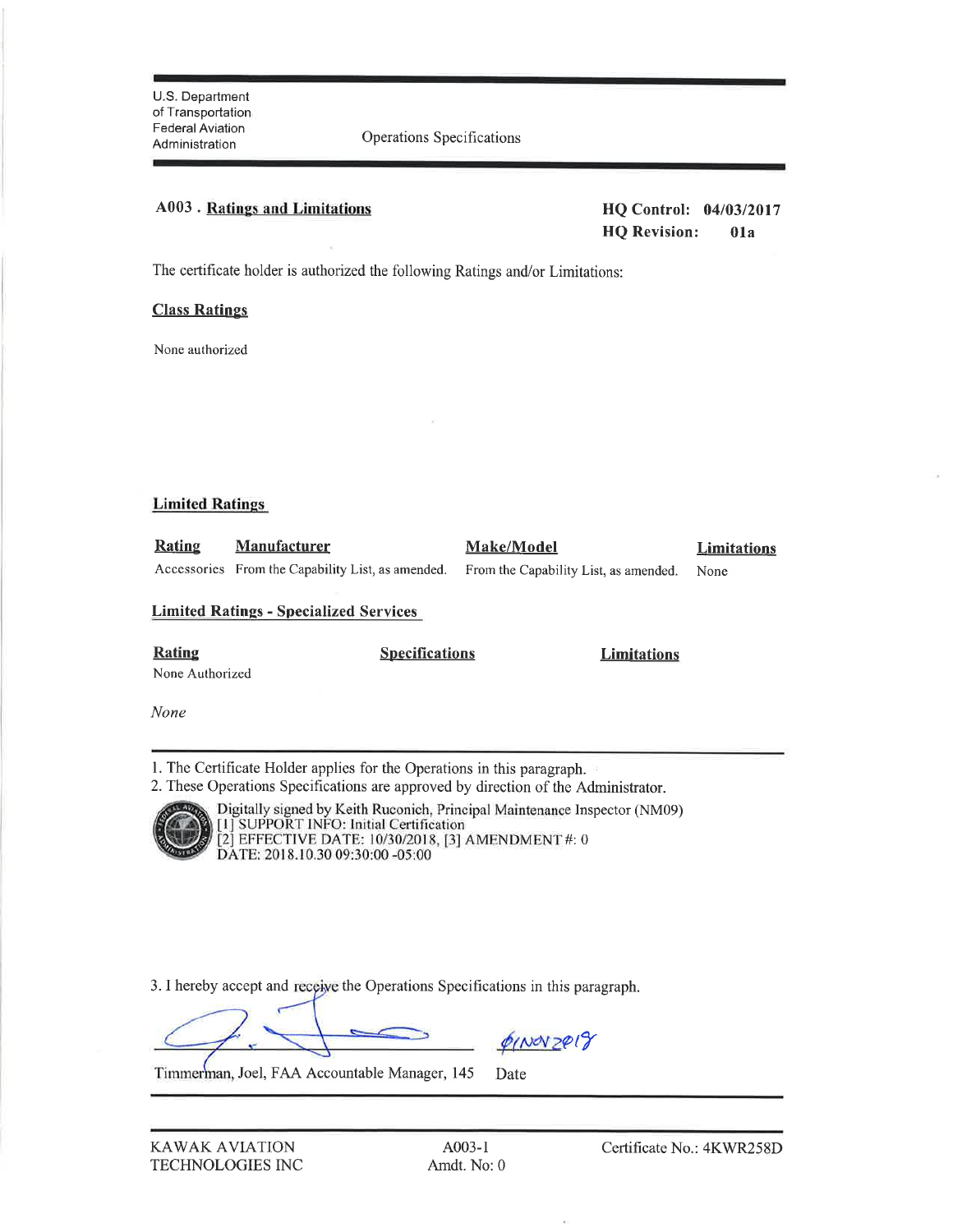Administration Operations Specihcations

## a. The certificate holder, in accordance with the reference paragraphs, is authorized to:

|                                                                                                              | Reference<br>Paragraphs |
|--------------------------------------------------------------------------------------------------------------|-------------------------|
| Use an acceptable electronic recordkeeping system, electronic/digital signature,<br>and/or electronic media. | A025                    |
| Conduct operations choosing to have an antidrug and alcohol misuse prevention<br>program.                    | A449                    |

#### b. The certificate holder is not authorized and shall not:

|                                                                                                                                                                                                                                                                            | Reference<br>Paragraphs |
|----------------------------------------------------------------------------------------------------------------------------------------------------------------------------------------------------------------------------------------------------------------------------|-------------------------|
| Use Exemptions.                                                                                                                                                                                                                                                            | A005                    |
| Perform maintenance with ratings for repair stations located outside the United<br>States under a Bilateral Aviation Safety Agreement with Maintenance<br>Provisions.                                                                                                      | A060                    |
| Perform work, including continuous operations, at additional locations other than<br>at its primary fixed location.                                                                                                                                                        | A <sub>101</sub>        |
| Perform maintenance in accordance with foreign repair station geographic<br>authorizations.                                                                                                                                                                                | <b>B050</b>             |
| Perform work, excluding continuous operations, at additional locations other than<br>at its primary Fixed Location.                                                                                                                                                        | D100                    |
| Perform line maintenance for cert. holders conducting operations under Parts<br>121 and 135 and for foreign carriers/persons operating non-U.S. registered<br>aircraft in common carriage under Part 129, apart from D100 which authorizes<br>that work away from station. | D <sub>107</sub>        |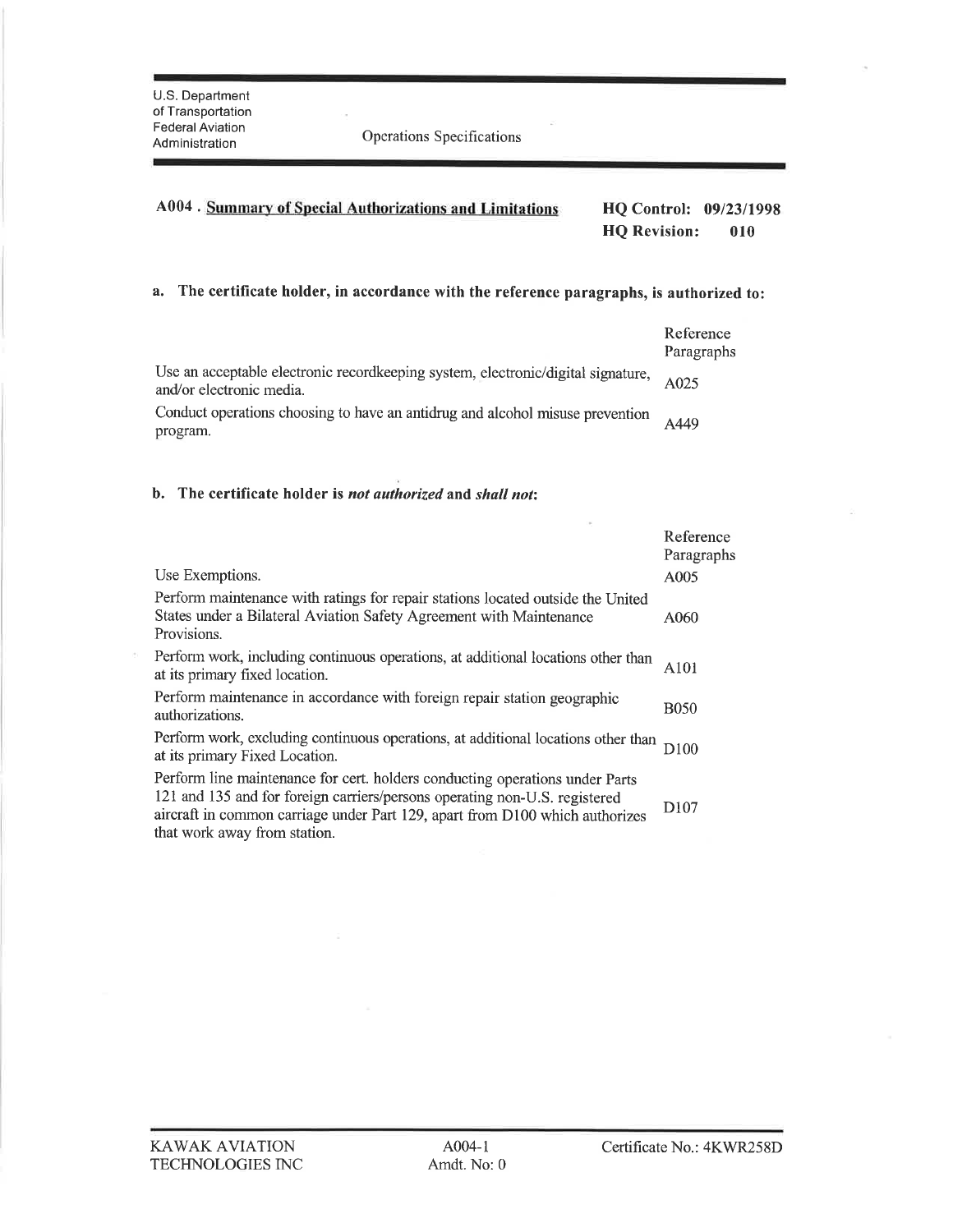U.S. Department of Transportation **Federal Aviation** Administration

Operations Specifications

- 1. The Certificate Holder applies for the Operations in this paragraph.
- 2. These Operations Specifications are approved by direction of the Administrator.



Digitally signed by Keith Ruconich, Principal Maintenance Inspector (NM09)<br>[1] SUPPORT INFO: Initial Certification<br>[2] EFFECTIVE DATE: 10/30/2018, [3] AMENDMENT #: 0<br>DATE: 2018.10.30 09:28:29 -05:00

3. I hereby accept and receive the Operations Specifications in this paragraph.

 $5/100020018$ 

Timmerman, Joel, FAA Accountable Manager, 145 Date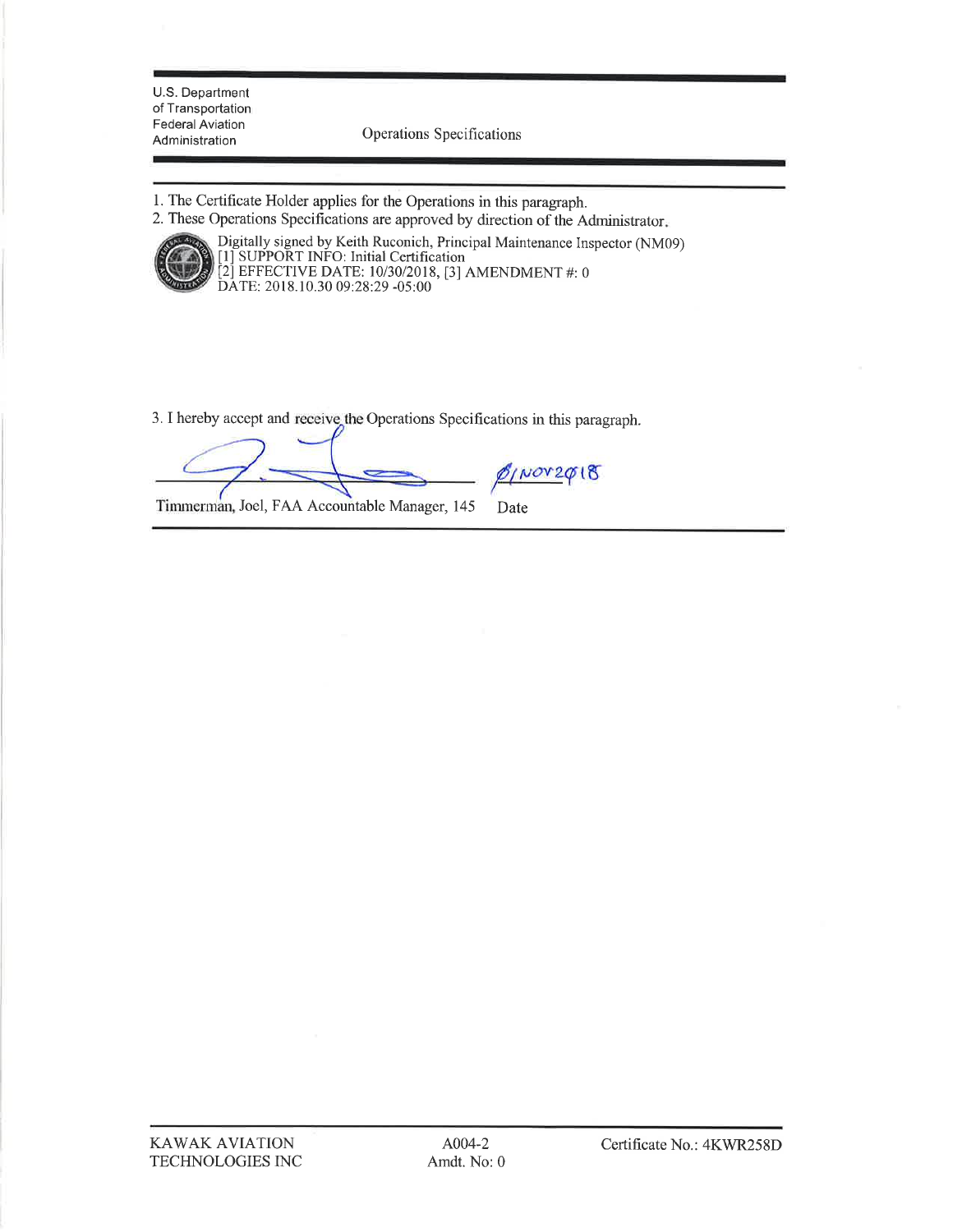Tederal Aviation<br>Administration Operations Specifications

#### 4007 . Designated Persons HQ Control: <sup>1211912006</sup>

HQ Revision: <sup>030</sup>

a. The personnel listed in the following table are designated to officially apply for and receive operations specifications for the certificate holder indicated below.

| Table 1 – Designated Persons to Apply for and Receive Authorizations |  |  |
|----------------------------------------------------------------------|--|--|
|                                                                      |  |  |

| Title                        | Name            | <b>Parts Authorized</b> |
|------------------------------|-----------------|-------------------------|
| FAA Accountable Manager, 145 | Timmerman, Joel | .A.F                    |

b. The following personnel listed in Table 2 are designated by the certificate holder to receive Information for Operators (INFO) messages for the certificate holder as indicated below. A receipt for the information by an operator or person is not required.

|  |  |  | Table 2 - Designated to Receive INFO Messages |
|--|--|--|-----------------------------------------------|
|  |  |  |                                               |

| Name            | <b>Email Address</b>        | Telephone No.      | <b>Type of Information to Receive</b> |
|-----------------|-----------------------------|--------------------|---------------------------------------|
| Timmerman, Joel | $\log(a)$ kawakaviation.com | $541 - 385 - 5051$ | <b>ALL</b>                            |

None

1. The Certificate Holder applies for the Operations in this paragraph.

2. These Operations Specifications are approved by direction of the Administrator



Digitally signed by Keith Ruconich, Principal Maintenance Inspector (NM09) [1] SUPPORT INFO: Initial Certification [2] EFFECTIVE DATE: 10/30/2018, [3] AMENDMENT #: <sup>0</sup> DATE: 2018.10.30 09:30:04 -05:00

3. I hereby accept and receive the Operations Specifications in this paragraph.

pinov2018

Timmerman, Joel, FAA Accountable Manager, 145 Date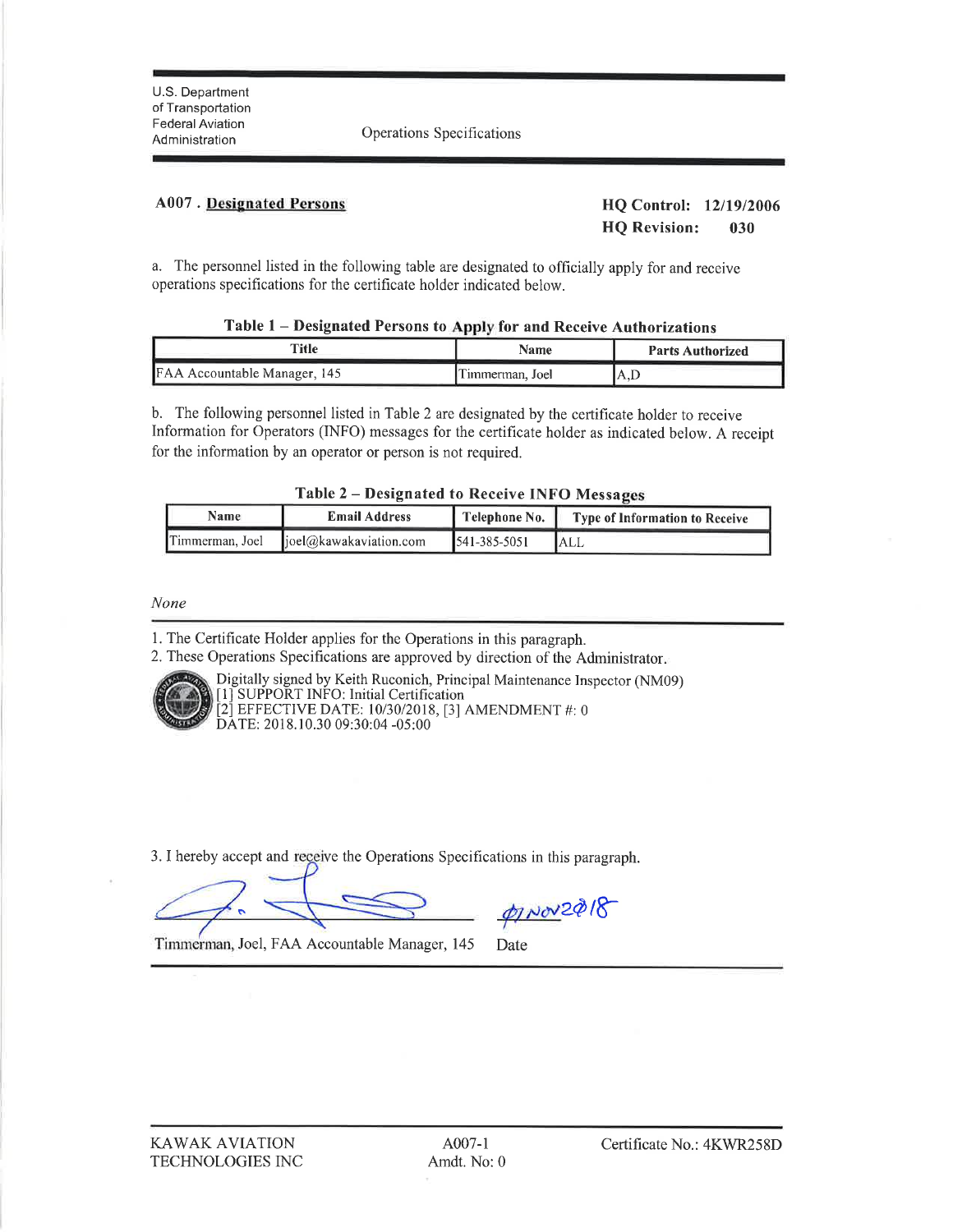Pederal Aviation<br>Administration Operations Specifications

#### A025 . Electronic/Digital Recordkeeping System, Electronic/Digital Signature, and Electronic Media HQ Control: 04/03/2017 HQ Revision: 00b

a. The certificate holder is authorized to use an acceptable electronic/digital recordkeeping system, described and/or referenced in this paragraph (if none, enter N/A.)

Repair Station Manual Section 15.0

b. The certificate holder is authorized the use of the following electronic/digital signature procedures (if none, enter 'N/A").

N/A

c. The certificate holder is authorized to use electronic media for the repair station and quality control manuals, if acceptable (if none, enter 'N/A'').

Repair Station Manual Section 3.0

None

l. The Certifrcate Holder applies for the Operations in this paragraph.

2. These Operations Specihcations are approved by direction of the Administrator



Digitally signed by Keith Ruconich, Principal Maintenance Inspector (NM09) [1] SUPPORT INFO: Initial Certification [2] EFFECTIVE DATE: 10/30/2018, [3] AMENDMENT #: 0<br>DATE: 2018.10.30 09:30:07 -05:00

3. I hereby accept and receive the Operations Specifications in this paragraph.

<u>divonzdor</u>

Timmerman, Joel, FAA Accountable Manager, 145 Date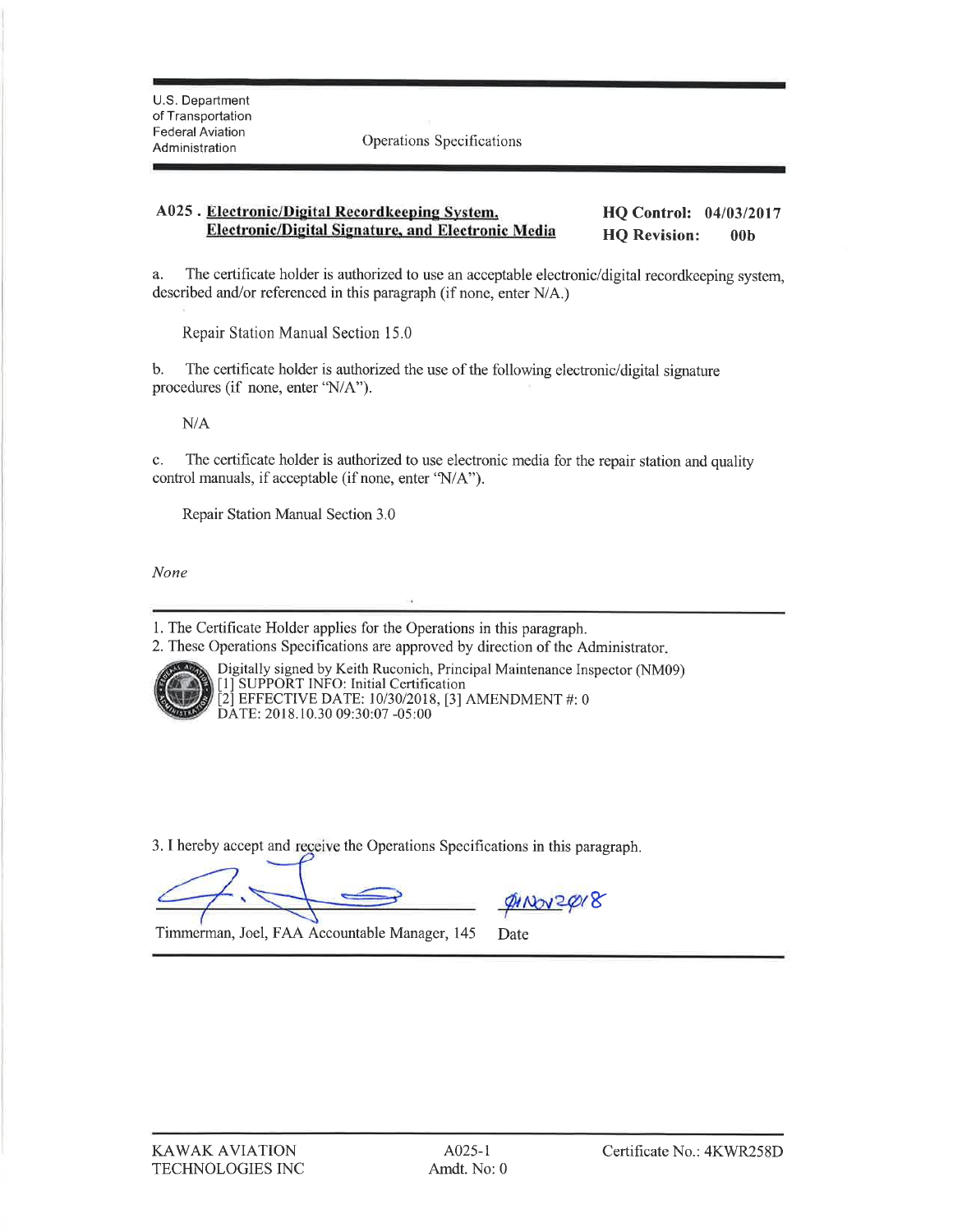#### A449 . Antidrug and Alcohol Misuse Prevention Program HQ Control: <sup>0711712009</sup>

# HQ Revision: 00a

- a. The Part 145 repair station certificate holder has elected to implement an Antidrug and Alcohol Misuse Prevention Program, because the certificate holder performs safety-sensitive functions for a 14 CFR Part 121, and 135 certificate holder and/or for a <sup>14</sup>CFR Part 9l operator conducting operations under Section 9l.l4j.
- b. The certificate holder certifies that it will comply with the requirements of 14 CFR Part <sup>120</sup> and 49 CFR Part 40 for its Antidrug and Alcohol Misuse prevention program.
- c. Antidrug and Alcohol Misuse Prevention Program records are maintained and available for inspection by the FAA's Drug Abatement Compliance and Enforcement Inspectors at the location listed in Table I below:

|                          | Table 1                                                                                   |
|--------------------------|-------------------------------------------------------------------------------------------|
|                          | Location & Telephone of Antidrug and Alcohol Misuse<br><b>Prevention Program Records:</b> |
| <b>Telephone Number:</b> | A1541-385-5051                                                                            |
| <b>Address:</b>          | 20690 Carmen Loop, STE 102                                                                |
| <b>Address:</b>          |                                                                                           |
| City:                    | Bend                                                                                      |
| State:                   | 0R                                                                                        |
| Zip code:                | 97702                                                                                     |

#### d. Limitations and Provisions.

- (l) Antidrug and Alcohol Misuse Prevention Program inspections and enforcement activity will be conducted by the Drug Abatement Division. Questions regarding these programs should be directed to the Drug Abatement Division.
- (2) The certificate holder is responsible for updating this operations specifrcation when any of the following changes occur:
	- (a) Location or phone number where the Antidrug and Alcohol Misuse Prevention Program Records are kept.
	- (b) If the certificate holder's number of safety-sensitive employees goes to 50 and above, or falls below 50 safety-sensitive employees.
- (3) The certificate holder with 50 or more employees performing a safety-sensitive function on January I of the calendar year must submit an annual report to the Drug Abatement Division of the FAA.
- (4) The certificate holder with fewer than 50 employees performing a safety-sensitive function on January 1 of any calendar year must submit an annual report upon request of the Administrator, as specified in the regulations.

The certificate holder has fewer than 50 safety-sensitive employees.

None